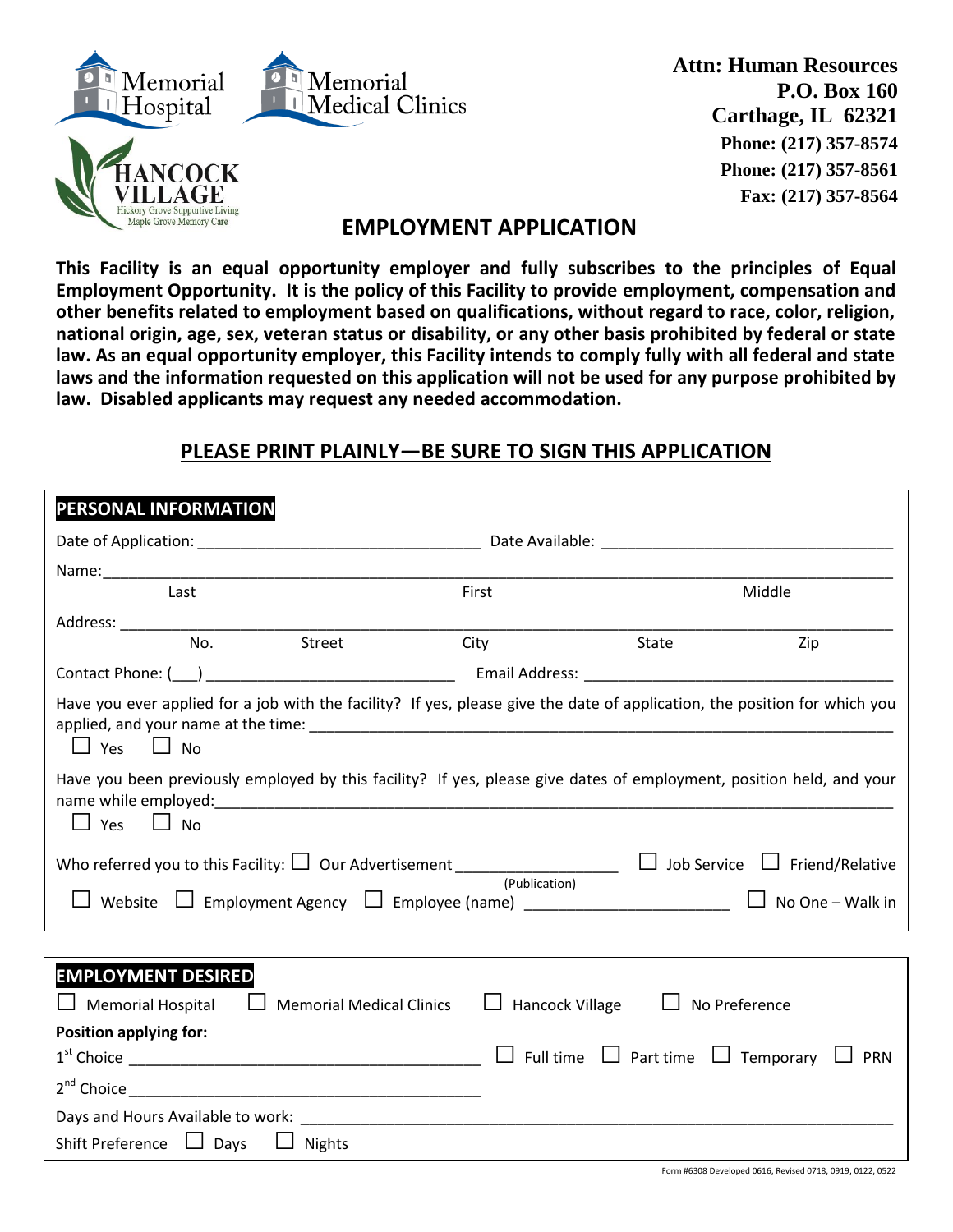| <b>EDUCATION</b>                                                                                                                                                                                                                                                                                                                                                         |                                             |                                                                                            |                                                  |                                                            |                                                               |
|--------------------------------------------------------------------------------------------------------------------------------------------------------------------------------------------------------------------------------------------------------------------------------------------------------------------------------------------------------------------------|---------------------------------------------|--------------------------------------------------------------------------------------------|--------------------------------------------------|------------------------------------------------------------|---------------------------------------------------------------|
| <b>Schools Attended</b>                                                                                                                                                                                                                                                                                                                                                  | <b>Name and Address of</b><br><b>School</b> | <b>Select</b><br><b>Last Year</b><br>Completed                                             | Did you<br>Graduate?                             | <b>Type of Degree</b><br>or Certificate<br><b>Received</b> | <b>Major Course of Study</b><br>and Your Name While Attending |
| High School                                                                                                                                                                                                                                                                                                                                                              |                                             | 9<br>10<br>11<br>12                                                                        | Yes<br><b>No</b>                                 | Diploma<br><b>GED</b>                                      |                                                               |
| Jr. College<br>Vocational or<br><b>Military Training</b>                                                                                                                                                                                                                                                                                                                 |                                             | $\Box$ 1<br>$\Box$ 2                                                                       | Yes<br><b>No</b>                                 | Degree<br>Diploma<br>Certificate                           |                                                               |
| College or<br>University                                                                                                                                                                                                                                                                                                                                                 |                                             | $\mathbf{I}$<br>$\mathbf{1}$<br>$\overline{2}$<br>$\overline{3}$<br>$\boldsymbol{\Lambda}$ | $\mathbf{L}$<br>Yes<br>$\mathbf{I}$<br><b>No</b> | Degree<br>Diploma<br>Certificate                           |                                                               |
| Graduate School                                                                                                                                                                                                                                                                                                                                                          |                                             | $\mathbf{1}$<br>$\overline{2}$<br>3<br>$\sim$<br>$\overline{4}$                            | Yes<br><b>No</b>                                 | Degree<br>Diploma<br>Certificate                           |                                                               |
| <b>OFFICE SKILLS</b><br>Check those with which you have experience:<br>Word<br>Excel<br>$\Box$ E-mail<br><b>Medical Terminology</b><br>$\Box$ Keyboarding Speed _______ wpm<br>$\Box$ Shorthand Speed wpm<br>$\Box$ Medical Transcription<br>Switchboard<br>List any special skills or qualifications which you feel are relevant to the job for which you are applying: |                                             |                                                                                            |                                                  |                                                            |                                                               |
| PROFESSIONAL LICENSES and/or CERTIFICATIONS<br>License/Registration #<br>Organization or State Issued<br>Profession<br>Date Issued<br><b>Expiration Date</b>                                                                                                                                                                                                             |                                             |                                                                                            |                                                  |                                                            |                                                               |
| Any Restrictions on your License? $\Box$ Yes<br>$\Box$ No<br>If yes, explain                                                                                                                                                                                                                                                                                             |                                             |                                                                                            |                                                  |                                                            |                                                               |
| $\Box$ Yes $\Box$ No Other Certifications? $\Box$ Yes<br>$\Box$ Yes $\Box$ No<br>NRP Certified?<br>$\Box$ No<br><b>CPR Certified?</b><br>ACLS Certified? $\Box$ Yes $\Box$ No<br>Are you currently on the Nursing Assistant Registry? $\Box$ Yes<br>No                                                                                                                   |                                             |                                                                                            |                                                  |                                                            |                                                               |
| <b>MILITARY</b><br>What were your duties?<br>$\Box$ No<br>Did you receive any specialized training? $\Box$ Yes                                                                                                                                                                                                                                                           |                                             |                                                                                            |                                                  |                                                            |                                                               |
| <b>LANGUAGE</b><br>Speak $\Box$ Yes $\Box$ No<br>Read $\Box$ Yes $\Box$ No<br>Write $\Box$ Yes<br><b>No</b><br>Form #6308 Developed 0616, Revised 0718, 0919, 0122, 0522                                                                                                                                                                                                 |                                             |                                                                                            |                                                  |                                                            |                                                               |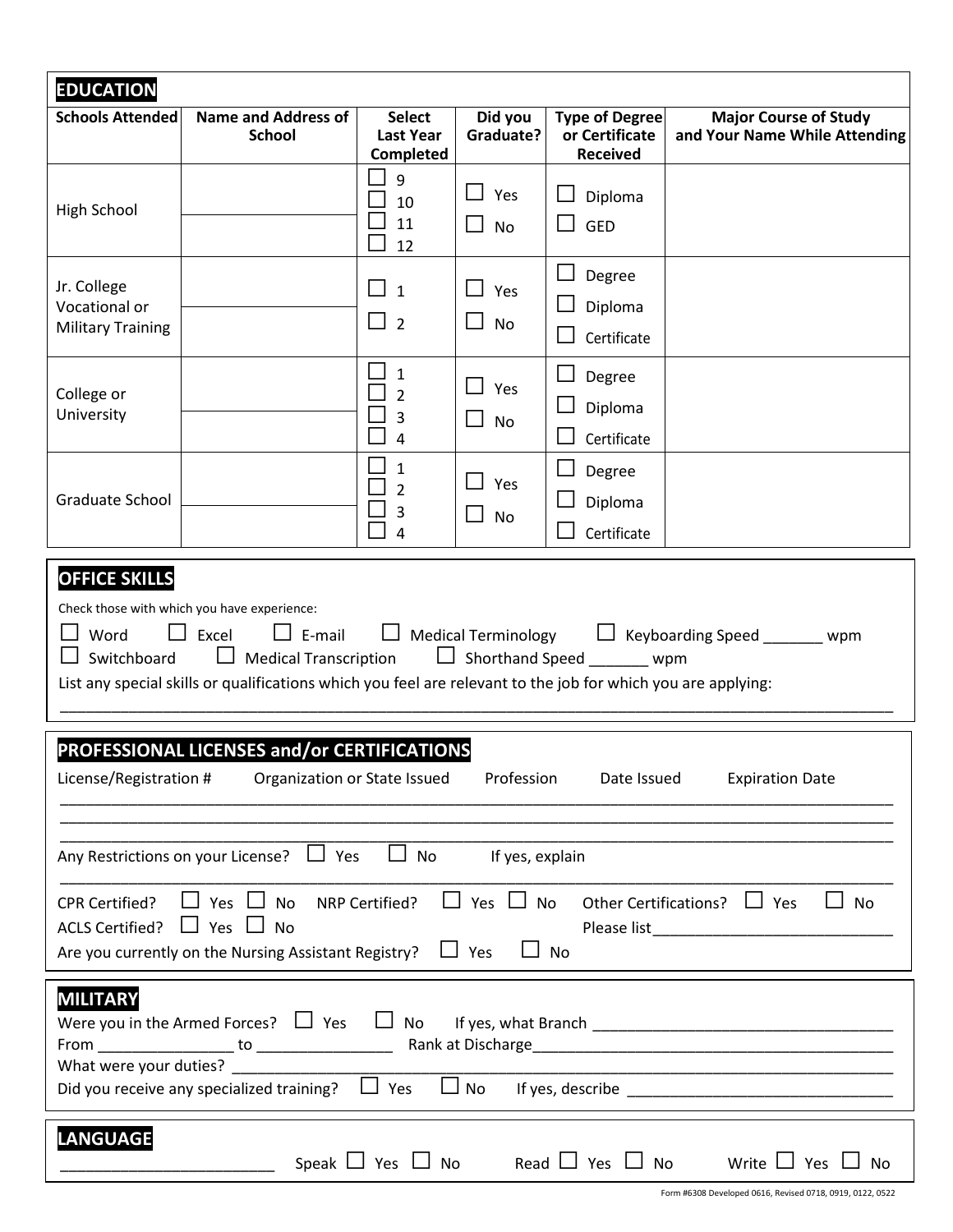| <b>EMPLOYMENT RECORD</b><br>(List last or present position first) |                       |                              |  |  |  |
|-------------------------------------------------------------------|-----------------------|------------------------------|--|--|--|
| <b>Present and Former Employers</b>                               | <b>Dates Employed</b> | <b>Position &amp; Duties</b> |  |  |  |
| <b>Name of Present or Last Employer</b>                           | From                  |                              |  |  |  |
| Address                                                           |                       |                              |  |  |  |
| City/State/Zip                                                    | To                    | Your name when working there |  |  |  |
| Phone<br>Supervisor                                               |                       | Reason for Leaving           |  |  |  |
| <b>Name</b>                                                       | From                  |                              |  |  |  |
| Address                                                           |                       |                              |  |  |  |
| City/State/Zip                                                    | To                    | Your name when working there |  |  |  |
| Phone<br>Supervisor                                               |                       | Reason for Leaving           |  |  |  |
| <b>Name</b>                                                       | From                  |                              |  |  |  |
| Address                                                           |                       |                              |  |  |  |
| City/State/Zip                                                    | To                    | Your name when working there |  |  |  |
| Supervisor<br>Phone                                               |                       | Reason for Leaving           |  |  |  |
| <b>Name</b>                                                       | From                  |                              |  |  |  |
| Address                                                           |                       |                              |  |  |  |
| City/State/Zip                                                    | To                    | Your name when working there |  |  |  |
| Phone<br>Supervisor                                               |                       | Reason for Leaving           |  |  |  |

## **GENERAL INFORMATION**

If hired, you will be required to provide documentation verifying citizenship or eligibility to work in the U.S. Please list, sequentially, all the names by which you have been known \_\_\_\_\_\_\_\_\_\_\_\_\_\_\_\_\_\_\_\_\_\_\_\_\_\_\_\_\_\_\_\_\_\_\_\_\_\_\_\_

| If hired, can you furnish proof that you are you, at least 18 years of age, or if under 18, do you have a permit to work?<br>$\Box$ No<br>$\Box$ Yes                          |
|-------------------------------------------------------------------------------------------------------------------------------------------------------------------------------|
| Do you have any commitments to another employer? If yes, please state with whom and explain how they may affect<br>your employment with our facility?<br>$\Box$ Yes $\Box$ No |
| Have you ever been convicted of or pleaded guilty to a crime (felony), or are any other criminal charges pending against you?<br>$\Box$ Yes $\Box$ No                         |
| If yes, for what, when and where?<br>Conviction of a criminal offense will not necessarily preclude your employment.                                                          |
| Have you ever been excluded from providing services to Medicare or Medicaid patients/clients?<br><b>No</b><br>$\Box$ Yes                                                      |